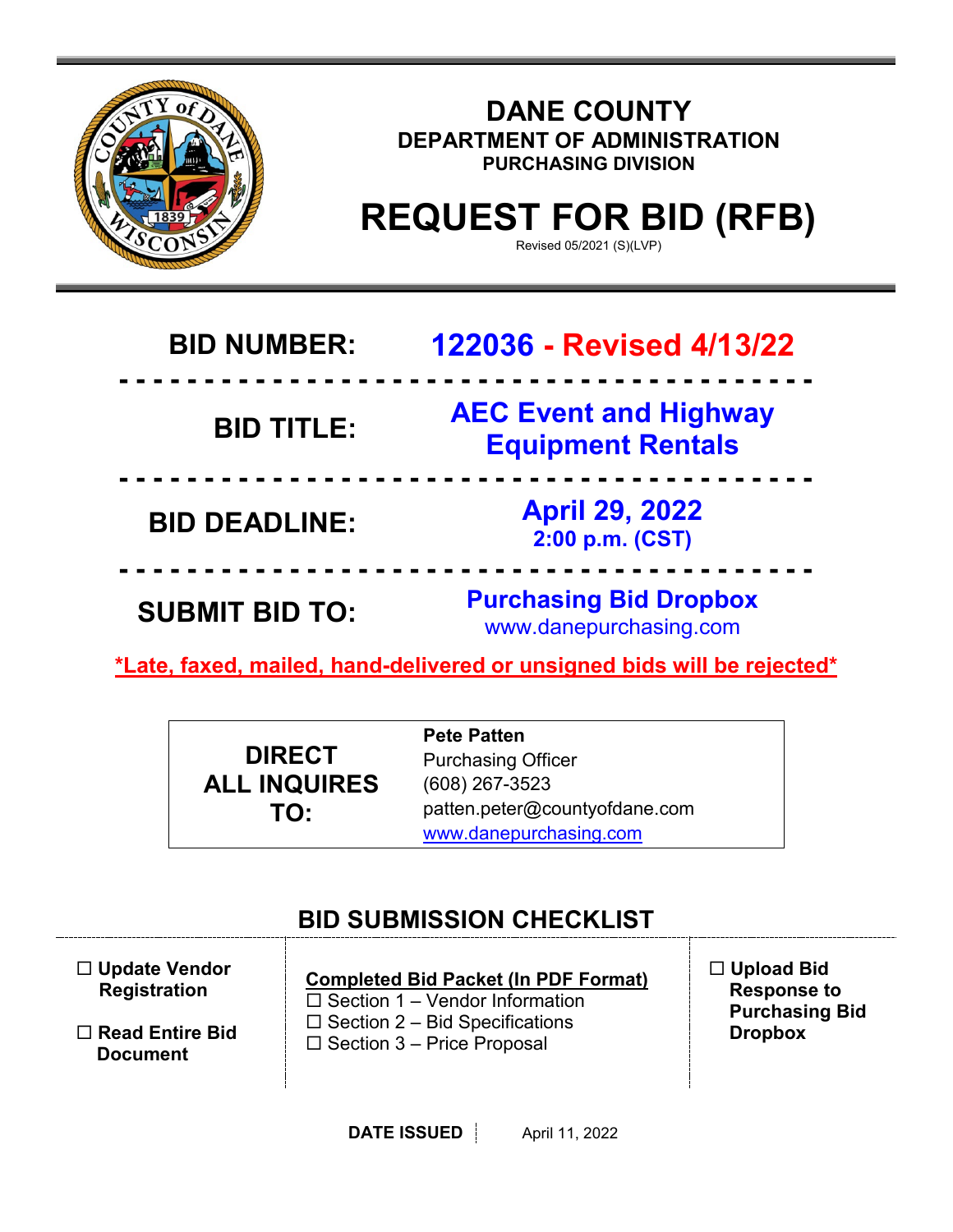#### **VENDOR INFORMATION**

#### **VENDOR NAME:**

| Vendor Information (address below will be used to confirm Local Vendor Preference) |                  |  |
|------------------------------------------------------------------------------------|------------------|--|
| <b>Address</b>                                                                     |                  |  |
| <b>City</b>                                                                        | County           |  |
| <b>State</b>                                                                       | $Zip+4$          |  |
| <b>Vendor Rep. Name</b>                                                            | <b>Telephone</b> |  |
| <b>Title</b>                                                                       |                  |  |
| <b>Email</b>                                                                       |                  |  |
| Dane County Vendor #                                                               |                  |  |

**Local Vendor Preference**<br>(*Reference General Guidelines #1.6*) *(Reference General Guidelines #1.6)* **Local Content Vendor Preference Locally Based & Owned Vendor Locally Operated Vendor Non-Locally Operated Vendor No Local Vendor Preference**

**Does Not Apply To This Bid** *(Reference General Guidelines #1.7)*

**Cooperative Purchasing** *(Reference General Guidelines #1.8)*

 $\Box$  I agree to furnish the commodities or services of this bid to municipalities and state agencies.  $\Box$  I do not agree to furnish the commodities or services of this bid to municipalities and state agencies.

#### **Fair Labor Practice Certification** *(Reference General Guidelines #1.9)*

 Vendor has not been found by the National Labor Relations Board ("NLRB") or the Wisconsin Employment Relations Commission ("WERC") to have violated any statute or regulation regarding labor standards or relations in the seven years prior to the date this bid submission is signed.

 Vendor has been found by the National Labor Relations Board ("NLRB") or the Wisconsin Employment Relations Commission ("WERC") to have violated any statute or regulation regarding labor standards or relations in the seven years prior to the date this bid submission is signed.

| Addenda – we hereby acknowledge receipt, review and use of the following addenda, if applicable. |                    |                    |                    |             |
|--------------------------------------------------------------------------------------------------|--------------------|--------------------|--------------------|-------------|
| $\Box$ Addendum #1                                                                               | $\Box$ Addendum #2 | $\Box$ Addendum #3 | $\Box$ Addendum #4 | $\Box$ None |

#### **Signature Affidavit**

In signing this bid, we certify that we have not, either directly or indirectly, entered into any agreement or participated in any collusion or otherwise taken any action in restraint of free competition; that no attempt has been made to induce any other person or firm to submit or not to submit a bid; that this bid has been independently arrived at without collusion with any other bidder, competitor or potential competitor; that this bid has not been knowingly disclosed prior to the opening of bids to any other bidder or competitor; that the above statement is accurate under penalty of perjury.

The undersigned, submitting this bid, hereby agrees with all the terms, conditions, and specifications required by the County in this Request for Bid, and declares that the attached bid and pricing are in conformity therewith.

**Signature:** \_\_\_\_\_\_\_\_\_\_\_\_\_\_\_\_\_\_\_\_\_\_\_\_\_\_\_\_\_ **Title:** \_\_\_\_\_\_\_\_\_\_\_\_\_\_\_\_\_\_\_\_\_

| Title: |  |
|--------|--|
|        |  |

**Printed Name:** \_\_\_\_\_\_\_\_\_\_\_\_\_\_\_\_\_\_\_\_\_\_\_\_\_\_ **Date:** \_\_\_\_\_\_\_\_\_\_\_\_\_\_\_\_\_\_\_\_\_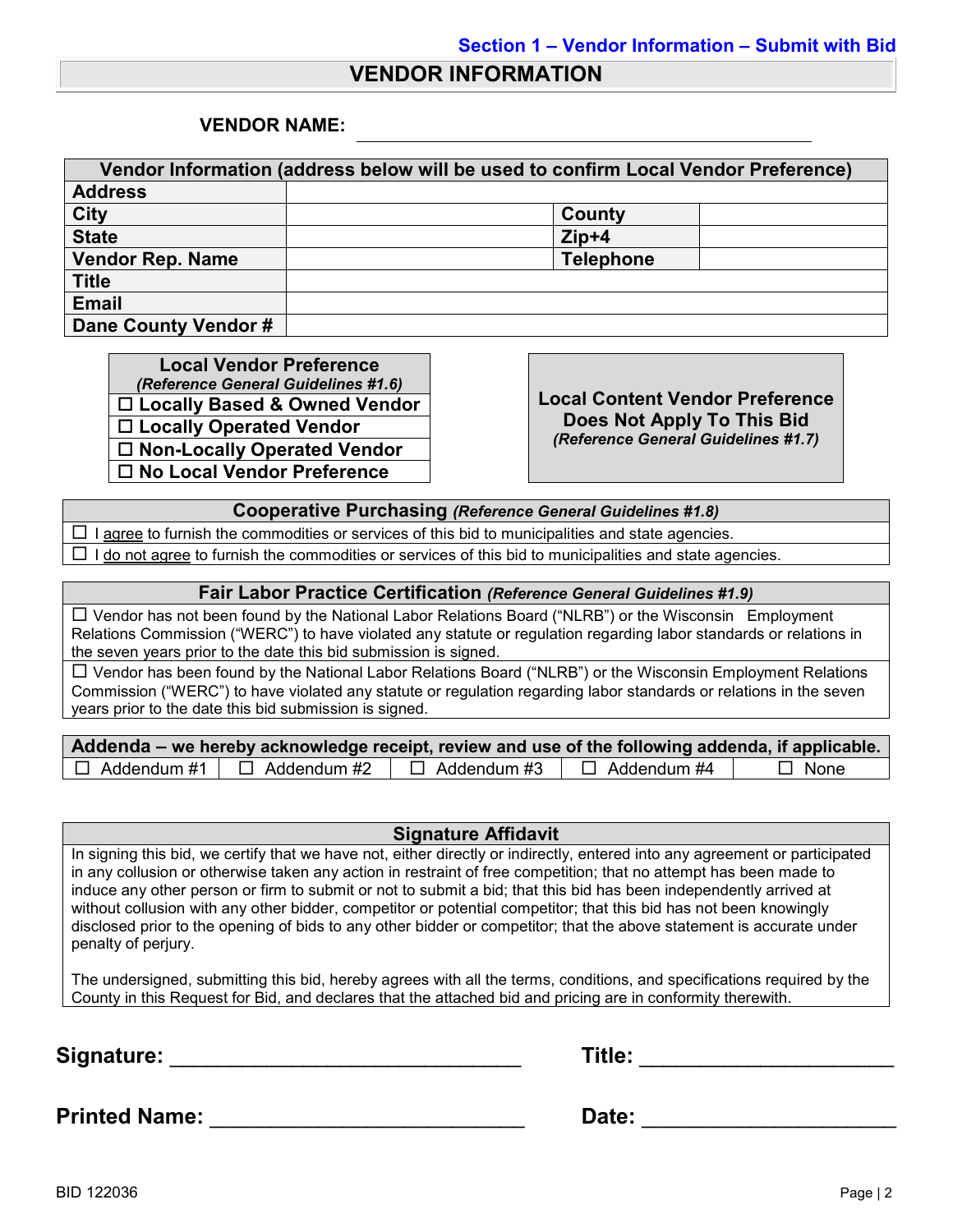### **BID AND SPECIFICATION OVERVIEW**

Dane County as represented by the Purchasing Division will accept bids for the purchase of specified item(s) as described within this document.

**Specification Compliance:** Bidder shall complete every space in the area provided with either a check mark to indicate the item being bid is exactly as specified **(Yes),** or deviates from bid specification **(No).** Any deviation from the minimum specifications stated herein must be identified in detail in the Specifications Deviations section of the bid and must include a description of how the proposed item(s) differ from the bid requirements, along with detailed justification for such deviation. Bidder shall include photos and schematics as necessary, for complete clarification.

The specifications below describe an acceptable product. Minor variations in specification may be accepted if, in the opinion of County staff, they do not adversely affect the quality, maintenance or performance of the item(s). Dane County reserves the right to accept or reject any and all bids, to waive informalities and to choose the bid that best meets the specifications and needs of the County.

**Term:** The contract shall be effective on the date indicated on the Dane County purchase order or the Dane County contract execution date and shall run until December 31, 2022 with 4 additional 1 year renewal terms exercisable upon mutual agreement.

Anticipated Terms

Term 1 – May 2022 – December 31, 2022

Term 2 – January 1, 2023 – December 31, 2023

Term 3 – January 1, 2024 – December 31, 2024

Term 4 – January 1, 2025 – December 31, 2025

Term 5 – January 1, 2026 – December 31, 2026

If applicable, any renewal terms are not automatic extensions. Vendor performance may be taken into consideration in the decision by the contracting agencies and the Purchasing Division to either continue this contract into each possible renewal term or to terminate and re-bid this contract.

Anticipated Start Date: May 2022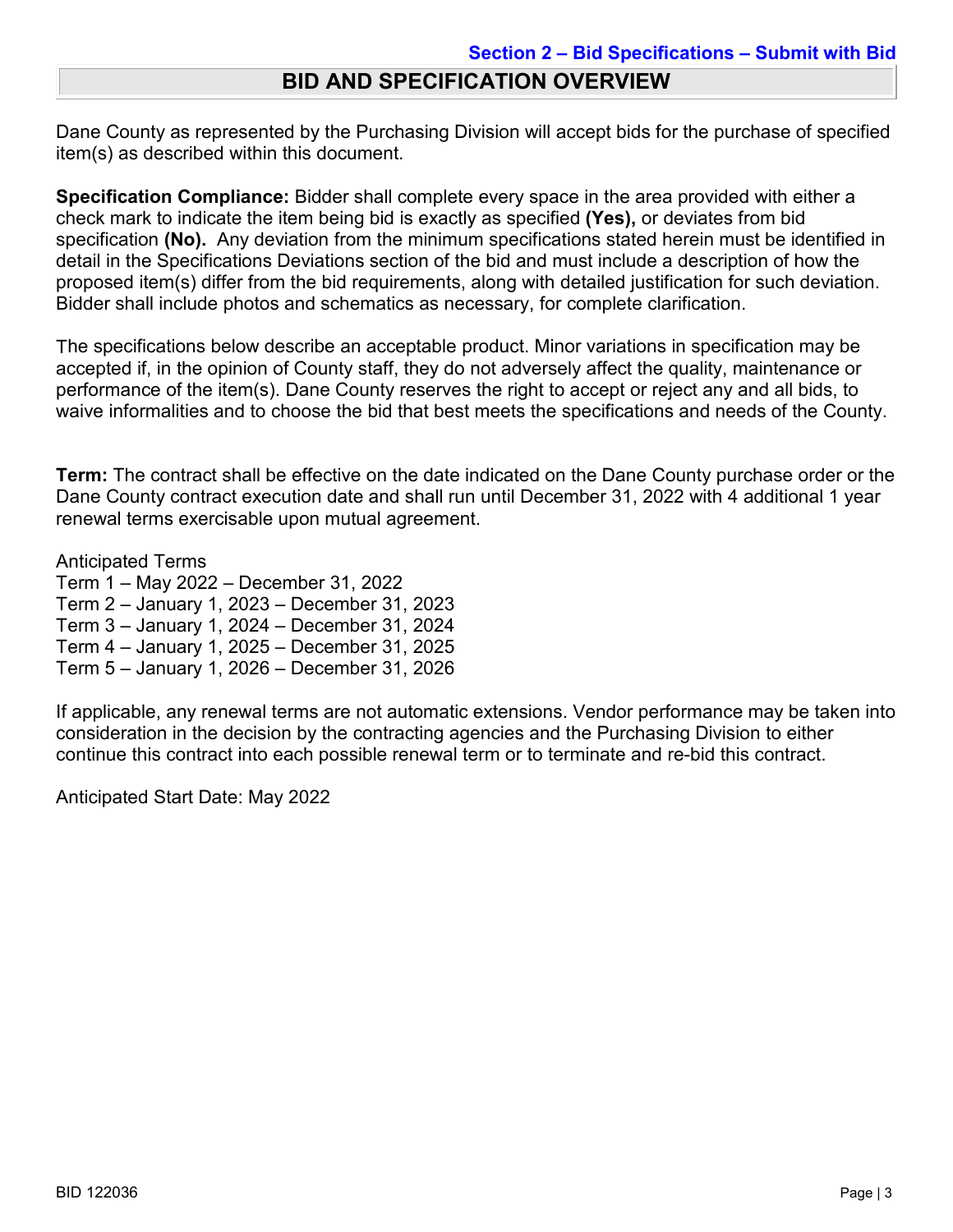## **BID SPECIFICATIONS AEC Event and Highway Equipment Rentals**

| #                       | <b>Description</b>                                                                                                                                                                                                                                                                                                                  |                                  |              |
|-------------------------|-------------------------------------------------------------------------------------------------------------------------------------------------------------------------------------------------------------------------------------------------------------------------------------------------------------------------------------|----------------------------------|--------------|
| 1                       | <b>Spec</b><br><b>SERVICE LEVEL EXPECTATIONS</b><br><b>Compliance</b>                                                                                                                                                                                                                                                               |                                  |              |
| 2 <sup>2</sup>          | Any equipment rented shall be guaranteed to be fully functional and<br>capable of performing the task(s) it was designed to perform under<br>the manufacturer's guidelines.                                                                                                                                                         | $\Box$ YES                       | $\square$ NO |
| $\overline{3}$          | All safety equipment/attachments shall be in place and functioning<br>per the manufacturer's design.                                                                                                                                                                                                                                | $\Box$ YES                       | $\square$ NO |
| $\overline{\mathbf{4}}$ | Any equipment not functioning properly (or becoming non-<br>functional) will be picked up and replaced by the supplier at no<br>additional charge during the rental period.                                                                                                                                                         | $\Box$ YES                       | $\square$ NO |
| 5                       | Equipment that needs to be replaced will be provided within 4 hours<br>of the call for service. If the equipment cannot be replaced within 4<br>hours, the rental day is free.                                                                                                                                                      | $\Box$ YES                       | $\square$ NO |
| $6\phantom{1}$          | Routine repairs (not caused by misuse of the equipment) shall be<br>provided at no additional cost.                                                                                                                                                                                                                                 | $\Box$ YES                       | $\square$ NO |
| $\overline{7}$          | At the time Dane County takes possession of the equipment, the<br>supplier shall provide information regarding current condition and<br>any visual, pre-existing damage to the equipment and confirm that<br>equipment requiring fuel contains a full tank of fuel.                                                                 | $\Box$ YES                       | $\square$ NO |
| 8                       | For all equipment requiring fuel to operate, the Supplier will fill the<br>fuel tank completely full prior to Dane County taking possession of<br>that equipment.                                                                                                                                                                   | $\Box$ YES                       | $\square$ NO |
| $\boldsymbol{9}$        | The supplier and Dane County will review the equipment condition<br>at point of delivery as well as at the point of return.                                                                                                                                                                                                         | $\Box$ YES                       | $\square$ NO |
| 10                      | From receipt of order to delivery or pickup, Supplier shall provide a<br>maximum turnaround time of 2 business days. If a supplier is<br>unable to meeting the turnaround time, Dane County reserves the<br>right to cancel the order/request and obtain equipment from the<br>next lowest cost supplier able to provide equipment. | $\Box$ YES                       | $\square$ NO |
| 11                      | In urgent or emergency situations, if a supplier is unable to provide<br>equipment to Dane County in the timeframe in which it's needed<br>by, Dane County reserves the right to cancel the order/request and<br>obtain equipment from the next lowest cost supplier able to provide<br>equipment within the timeframe needed.      | $\Box$ YES                       | $\square$ NO |
| 12                      | <b>PRICING</b>                                                                                                                                                                                                                                                                                                                      | <b>Spec</b><br><b>Compliance</b> |              |
| 13                      | Pricing listed in the Price Proposal section of this bid shall include<br>any/all transportation charges, environmental charges, or other<br>surcharges associated with renting equipment.                                                                                                                                          | $\Box$ YES                       | $\square$ NO |
| 14                      | It shall be noted if particular equipment listed within this bid is not<br>available at all branch locations.                                                                                                                                                                                                                       | $\Box$ YES                       | $\square$ NO |
| 15                      | Mileage shall not be charged if the supplier needs to travel to<br>another branch location to pick up a piece of equipment.                                                                                                                                                                                                         | $\Box$ YES                       | $\square$ NO |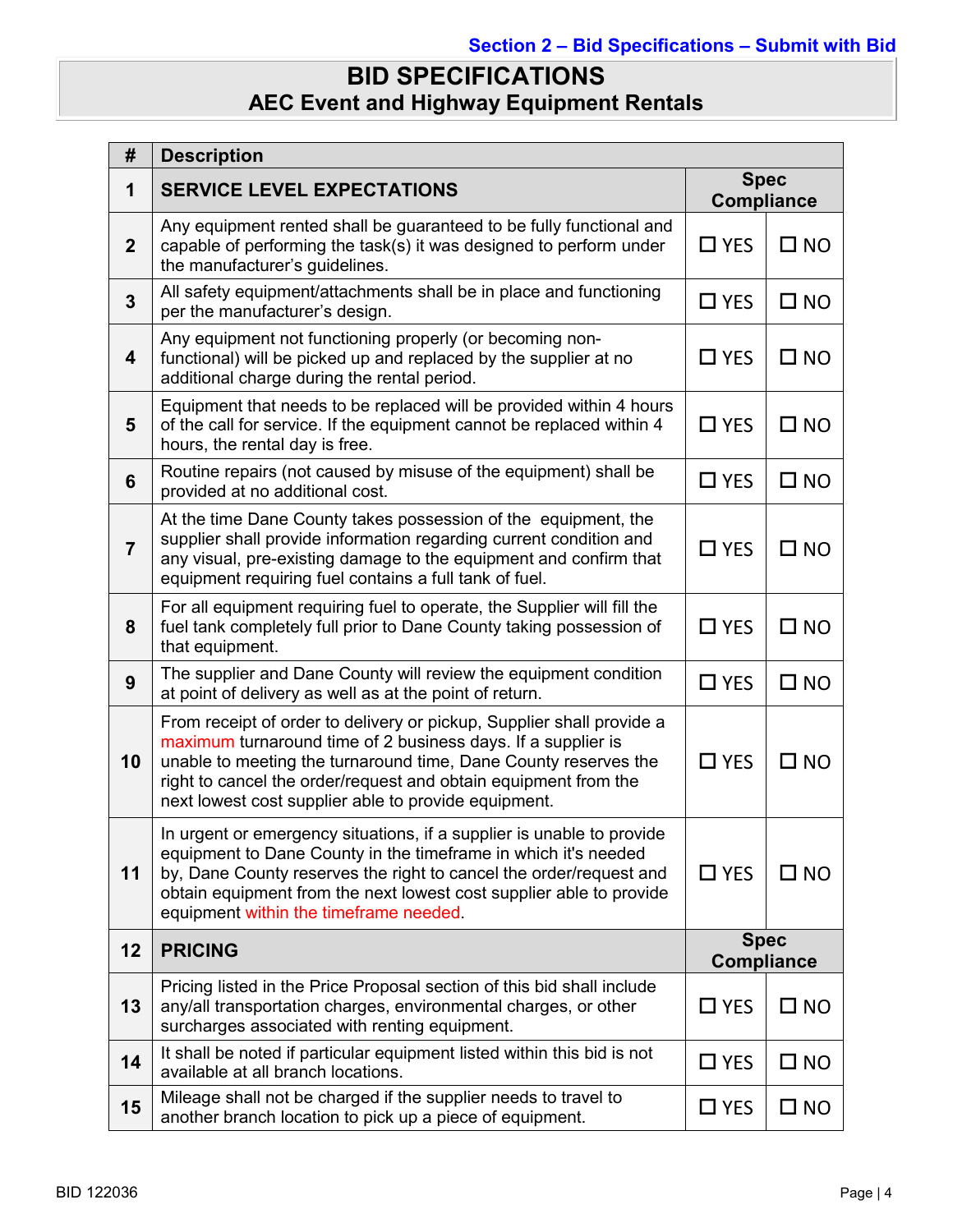## **Section 2 – Bid Specifications – Submit with Bid**

| 16 | The pre-printed terms on the reverse side of each Rental<br>Agreement/Delivery Ticket shall govern the rental transaction only<br>to the extent they are not in addition to, or in conflict of, the terms of<br>the Master Agreement, which shall govern all transactions between<br>the parties.      | $\Box$ YES                       | $\square$ NO |
|----|--------------------------------------------------------------------------------------------------------------------------------------------------------------------------------------------------------------------------------------------------------------------------------------------------------|----------------------------------|--------------|
| 17 | Pricing must be held firm for the entire duration of each term.                                                                                                                                                                                                                                        | $\Box$ YES                       | $\square$ NO |
| 18 | <b>SUPPLIER'S CATALOG/PRODUCT LIST</b>                                                                                                                                                                                                                                                                 | <b>Spec</b><br><b>Compliance</b> |              |
| 19 | Each supplier must provide a catalog/product list with pricing for<br>each item. The % discount submitted in the Pricing Section shall<br>apply to all non-listed, related items from the supplier's<br>catalog/product list pricing.                                                                  | $\Box$ YES                       | $\square$ NO |
| 20 | <b>INVOICING</b>                                                                                                                                                                                                                                                                                       | <b>Spec</b><br><b>Compliance</b> |              |
| 21 | An invoice shall be issued and emailed to the Dane County invoice<br>email address found on the Bill To section of each Dane County<br>purchase order issued for each department The invoicing format<br>shall be subject to change at any time as subsequently requested<br>by Dane County.           | $\Box$ YES                       | $\square$ NO |
| 22 | All invoices shall comply with the pricing and markups established<br>by this specification and bid and/or Dane County contract.                                                                                                                                                                       | $\square$ YES                    | $\square$ NO |
| 23 | All invoices must be itemized and contain the following information<br>at minimum:                                                                                                                                                                                                                     | $\Box$ YES                       | $\square$ NO |
| 24 | $\rightarrow$ Supplier's Name                                                                                                                                                                                                                                                                          | $\square$ YES                    | $\square$ NO |
| 25 | $\rightarrow$ Remit To Address                                                                                                                                                                                                                                                                         | $\square$ YES                    | $\square$ NO |
| 26 | $\rightarrow$ Dane County Purchase Order Number                                                                                                                                                                                                                                                        | $\square$ YES                    | $\square$ NO |
| 27 | $\rightarrow$ Time period of the services invoiced                                                                                                                                                                                                                                                     | $\square$ YES                    | $\square$ NO |
| 28 | $\rightarrow$ Description of service provided                                                                                                                                                                                                                                                          | $\square$ YES                    | $\square$ NO |
| 29 | $\rightarrow$ Price per the bid/contract, itemized so that the service and cost<br>can be readily identified as being a part of this bid/contract.                                                                                                                                                     | $\Box$ YES                       | $\square$ NO |
| 30 | Only properly submitted invoices will be processed for payment.<br>Any invoice failing to comply with these provisions may be returned<br>for correction and reissue. The Net 30 terms will begin upon<br>equipment being returned. The Net 30 terms will begin upon<br>receiving a corrected invoice. | $\Box$ YES                       | $\square$ NO |
| 31 | Dane County shall not be responsible for paying any general<br>charges, including but not limited to 'sundries', 'miscellaneous parts<br>charge' or transportation, fuel, or other surcharges.                                                                                                         | $\square$ YES                    | $\square$ NO |
| 32 | <b>BID AWARD</b>                                                                                                                                                                                                                                                                                       | <b>Spec</b><br><b>Compliance</b> |              |
| 33 | Dane County intends to award multiple vendors in order to ensure<br>equipment availability to County Departments.                                                                                                                                                                                      | $\square$ YES                    | $\square$ NO |
| 34 | Equipment and pricing shall apply to any Dane County Department<br>that needs to rent equipment.                                                                                                                                                                                                       | $\square$ YES                    | $\square$ NO |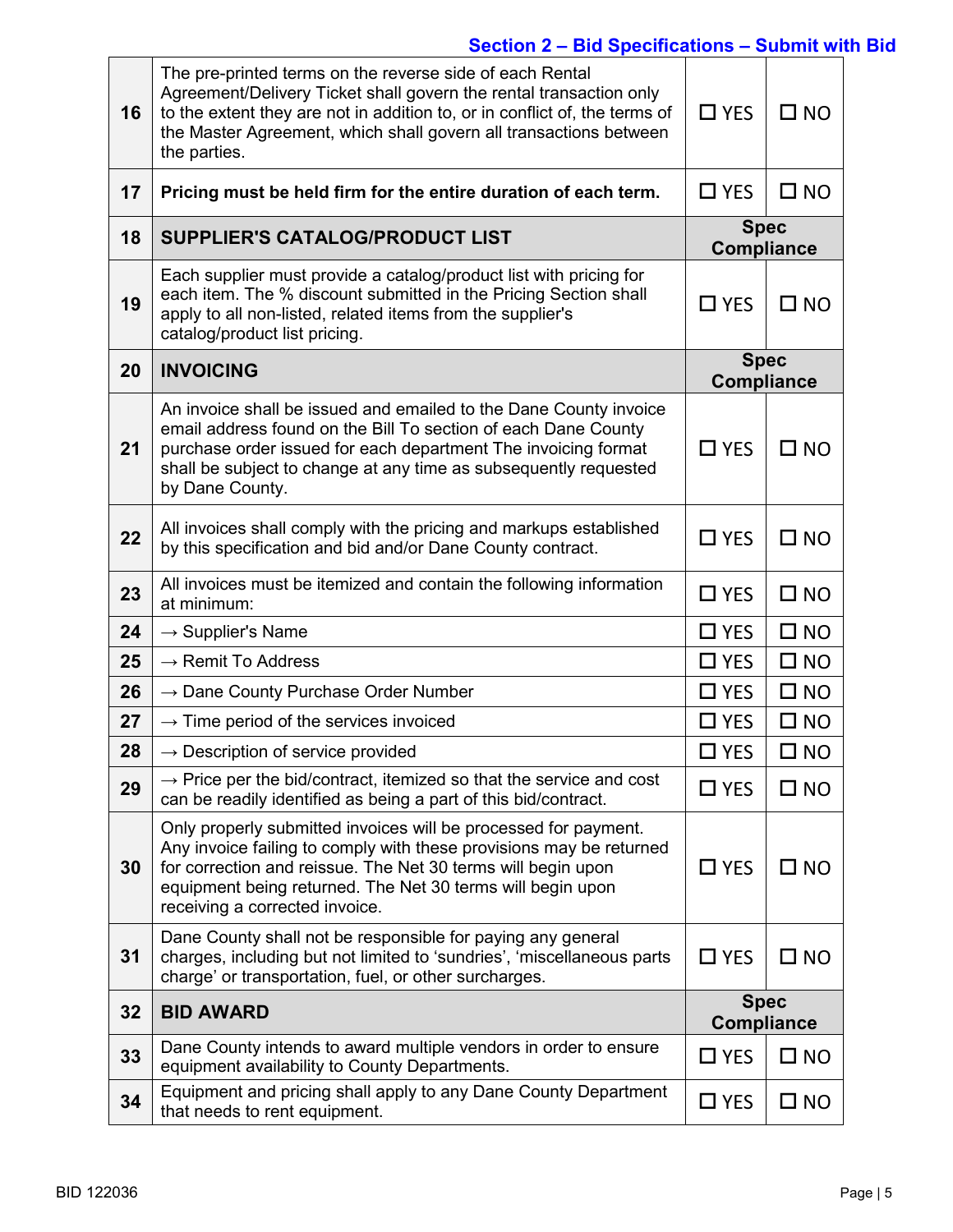## **Section 2 – Bid Specifications – Submit with Bid**

| 35 | <b>SERVICE AGREEMENTS/CONTRACTS</b>                                                                                                                                                                                                                                                                                                              |                                  | <b>Spec</b><br><b>Compliance</b> |  |
|----|--------------------------------------------------------------------------------------------------------------------------------------------------------------------------------------------------------------------------------------------------------------------------------------------------------------------------------------------------|----------------------------------|----------------------------------|--|
| 36 | A Master Service Agreement for equipment rental must be<br>submitted with your proposal.                                                                                                                                                                                                                                                         | $\Box$ YES                       | $\square$ NO                     |  |
| 37 | The Master Service Agreement will be reviewed and negotiated<br>between Dane County and the vendor. This will alleviate the need<br>to have a Dane County staff member sign a service agreement<br>every time equipment is rented. The negotiated and accepted<br>Master Service Agreement would apply to all rentals under this<br>bid/contract | $\Box$ YES                       | $\square$ NO                     |  |
| 38 | PRICING AND EQUIPMENT SPECIFICATIONS                                                                                                                                                                                                                                                                                                             | <b>Spec</b><br><b>Compliance</b> |                                  |  |
| 39 | The pricing and equipment specifications Excel spreadsheet<br>shall be completed and submitted along with this completed<br><b>RFB</b> document.                                                                                                                                                                                                 | $\Box$ YES                       | $\square$ NO                     |  |
| 40 | Pricing includes a Vendor Drop Off and Pick Up (Vendor<br>Drop/Pick Up) and County Pick Up and Drop Off option for<br>each Rate. Both options must be filled out.                                                                                                                                                                                | $\Box$ YES                       | $\square$ NO                     |  |
| 41 | There are 4 rates on the pricing spreadsheet:<br>1. Daily Rate<br>2. 1 Week Rate<br>3.4 Week Rate<br>4. April – October Rate (Highway Construction Season)<br>For the 2022 Term, The April – October Rate may be pro-<br>rated depending on the timing of the award or contract date.                                                            | $\Box$ YES                       | $\square$ NO                     |  |
| 42 | Fields 71-88 have been left blank to allow vendors to add in<br>common equipment that gets rented out. These fields are<br>optional and are not required to be filled in.                                                                                                                                                                        | $\Box$ YES                       | $\square$ NO                     |  |
| 43 | Specs noted from Line $107 - 215$ must be completed by any<br>vendor who will be submitting pricing for those pieces of<br>equipment.                                                                                                                                                                                                            | $\Box$ YES                       | $\square$ NO                     |  |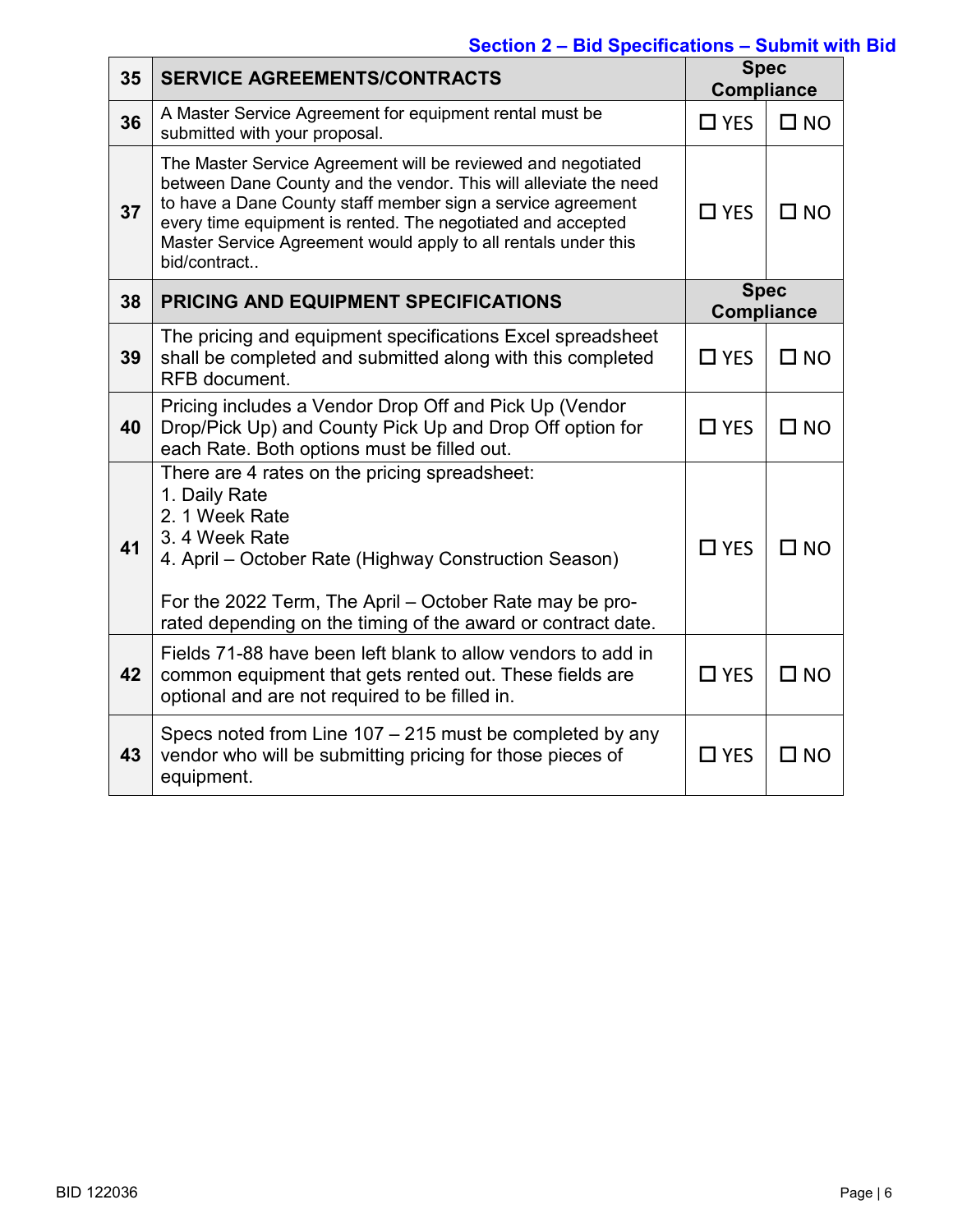## **SPECIFICATION DEVIATIONS**

| <b>Check One:</b><br>No deviations from bid specifications<br>$\Box$<br>$\Box$<br>Deviations from the bid specifications are present - see list below |                              |  |  |
|-------------------------------------------------------------------------------------------------------------------------------------------------------|------------------------------|--|--|
| Item#                                                                                                                                                 | <b>Deviation Explanation</b> |  |  |
|                                                                                                                                                       |                              |  |  |
|                                                                                                                                                       |                              |  |  |
|                                                                                                                                                       |                              |  |  |
|                                                                                                                                                       |                              |  |  |
|                                                                                                                                                       |                              |  |  |
|                                                                                                                                                       |                              |  |  |
|                                                                                                                                                       |                              |  |  |
|                                                                                                                                                       |                              |  |  |
|                                                                                                                                                       |                              |  |  |
|                                                                                                                                                       |                              |  |  |
|                                                                                                                                                       |                              |  |  |
|                                                                                                                                                       |                              |  |  |
|                                                                                                                                                       |                              |  |  |
|                                                                                                                                                       |                              |  |  |
|                                                                                                                                                       |                              |  |  |
|                                                                                                                                                       |                              |  |  |